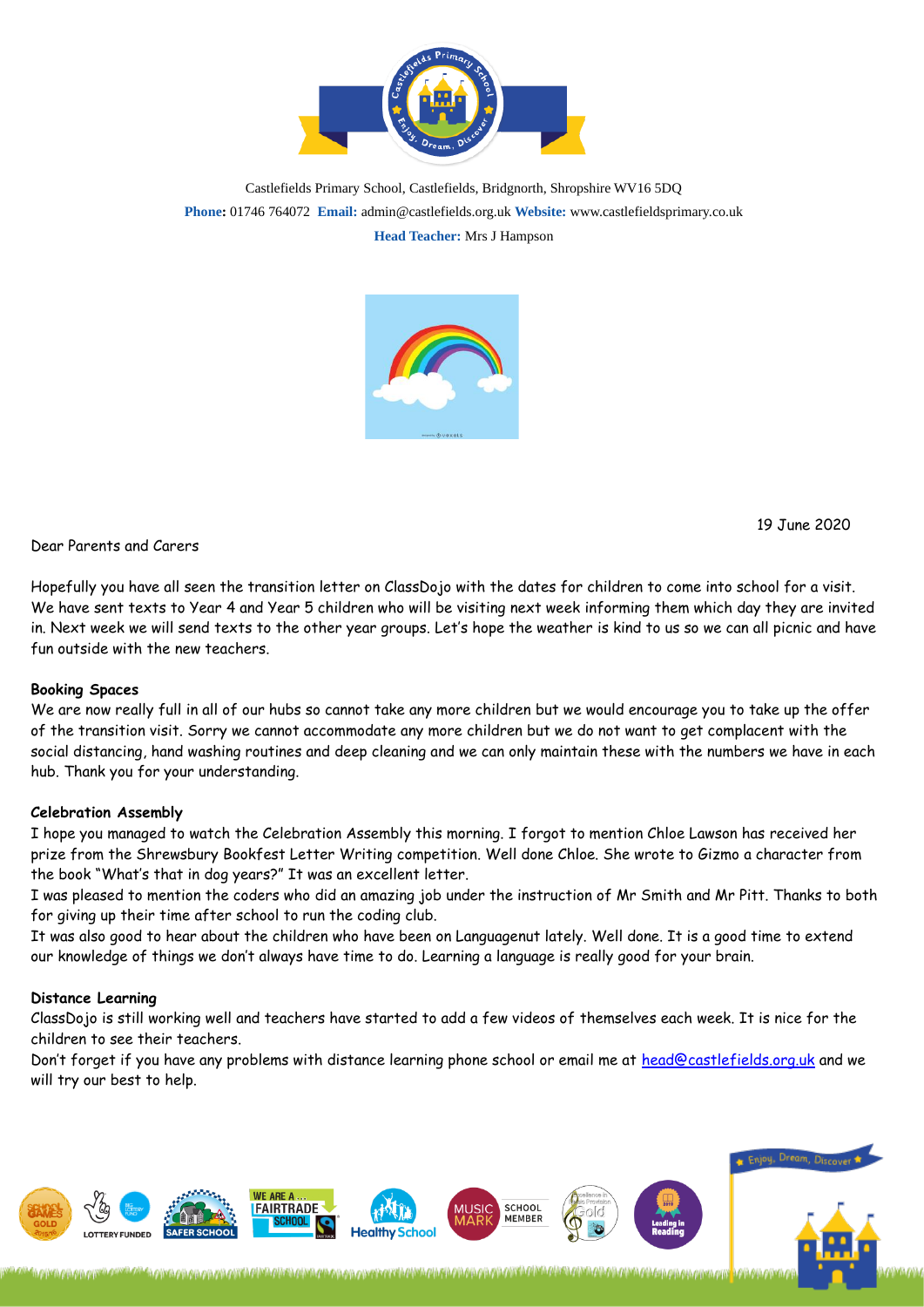# **Mrs Hampson's Challenge – I've had a few entries but not many – have a go!**

I would like to put up a display in the school entrance hall of children and families doing outdoor activities. It is called the JUST A MINUTE challenge. Can you send in a photo and brief description of what sporting activities you can achieve in one minute e.g. star jumps, bunny hops, jogging on the spot, sit ups etc. I am sure you can be very creative. Send your photos by email and I will print them off and make the display. In September when you come back to school (in whatever form that might look like) you will be able to see them all.

#### **End of year reports**

Teachers are preparing end of year reports that will come out on Tuesday 14<sup>th</sup> July. They have been written based on where children were in March as it is difficult to tell who has worked independently at home and who has had a lot of help. Either of these if fine but we do not feel we are in a position to comment on recent progress. More details will come out with the reports.

# **Enjoy your weekend with Father's Day.Hopefully the weather will be kinder than it has been yesterday and today. Keep in touch and stay safe.**

ℷ*ℴ*⅏ℛℷℛ⅌ℐⅈ⅀⅌ℐⅈℼ⅌ℐⅈ⅀⅌ℐ⅌ℐ⅌ℐ⅌℀⅏ⅇℇⅇℒ⅌ℎℒⅉℭ⅌ℐⅈ⅄℆⅀⅌ℐ⅌ℐ⅌ℒ℟ⅉℐⅉ⅀⅌ℳ⅌⅌ℐⅈ⅌

Yours sincerely

**Mrs J Hampson Headteacher**